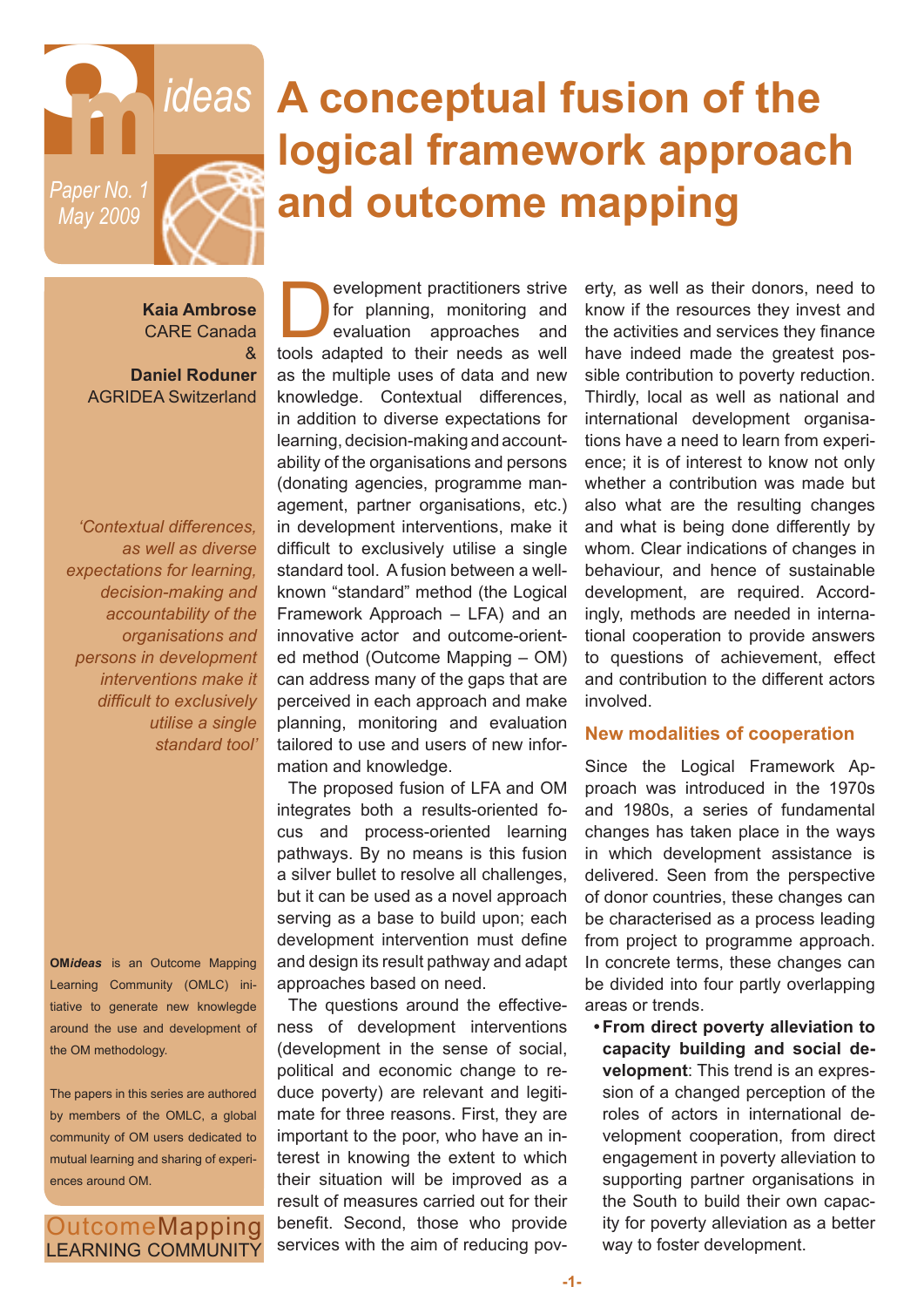- proaches are more common as partners increasingly with its focus on situational results. claim and concede responsibility for implementing development projects and programmes, while dethemselves to a subsidiary supporting role.
- the capacity of partner organisations through capac- need to be considered for effective use. ity building at meso-level, and also to exert greater influence on shaping the policy framework through policy dialogue at macro-level.
- **• From implementing donor-driven projects to supporting partner programmes:** As time goes on, development organisations in the North see their role less in terms of implementing projects of their own than in supporting programmes of governmental and non-governmental partners. This includes financial support as well as technical advice. Contributing to shaping the policy framework is an important component of this so-called programme-based approach.

In our view there is no question that the focus on "changes in behaviour" of partners is fundamental to sustainable development. Changes in behaviour means strengthening the capacity of "local systems" (or their actors), which includes the capacity to continuously adapt and respond to a changing world. Nevertheless, if poverty alleviation is our utmost concern (and the reason why donors spend tax payers' money in development cooperation) these "changes" cannot from a theoretical perspective and from practice. Some be an objective or an end in itself. This means that be- believe that OM and LFA should never share a space, haviour changes should induce or support changes or based on their fundamentally different paradigms and improvements in situations at a higher level. Therefore, approaches to planning, monitoring and evaluation of a one-dimensional focus on changes in the behaviour development interventions. Others, from practical exof partners is not sufficient. What are needed are clear perience, have carved out a shared space for the use impact hypotheses and indicators, representing other of OM in their LFA-driven projects, using OM to track levels or scales of development results in space and the process of change and contribute innovative ditime. Our proposal for a fusion model combining LFA mensions to social and organisational learning.

• From direct implementation to a multi-stakehold- and OM aims to bring together the strengths of OM as **er approach:** Partnership and multi-stakeholder ap- an approach that focuses on capacity changes and LFA

# **The fusion: value-added and trade-off**

velopment organisations from the North tend to limit *"A fusion inevitably leads to con-fusion and more work*". If this were the only valid argument, this paper shoud **• From direct cooperation with beneficiaries to** find its way to the recycle bin. However, practitioners "vertical integration": Awareness of the danger of are often faced with different requirements, needs and so-called "insular solutions" in a purely micro-level uses of planning tools and M&E data. There are situaapproach (positive impacts on the situation of the tar- tions when it makes sense to use a fusion, and situaget public in the immediate project area but little res- tions where practitioners would rather opt for one or the onance and multiplier effect beyond) have inspired other instrument. At the same time, practitioners see a development organisations in the North to strengthen series of reasons for fusion, while counter-arguments

## **When does it does** *not* **make sense to use the fusion?**

- •When one method (OM or LFA) provides everything you need.
- •When no information is required on behaviour change (= only use LFA), or on situational change (= only use OM).
- •When your current program design already integrates key elements of both approaches.

# **When does it make sense to use the fusion?**

- •When you need to harmonise the levels you are working with (i.e. from ministries to communities).
- •When you need information for various partners, for different needs and accountabilities.
- •When you want to improve the program in an LFA environment (OM by stealth approach)

Ongoing discussions reflect different opinions, both

## **Why does the use of an OM-LFA fusion make sense?**

- •A combination of focuses serves different users and uses: clear result areas and ultimate results (LFA concept, mostly for accountability) and process on "how to get there" (OM concept, mostly for learning and program steering).
- •Existing program frameworks (planned with OM or LFA) can be improved with simple adaptations.
- •Concepts from both approaches can be used, where they add most value. Long term processes (i.e. advocacy work) can be tracked with OM; while service delivery from a program team can be planned and tracked with LFA methods.
- •Progress markers for tracking social and behavioural change can be used for program steering and learning amongst program partners, while quantitative indicators are most relevant for reporting.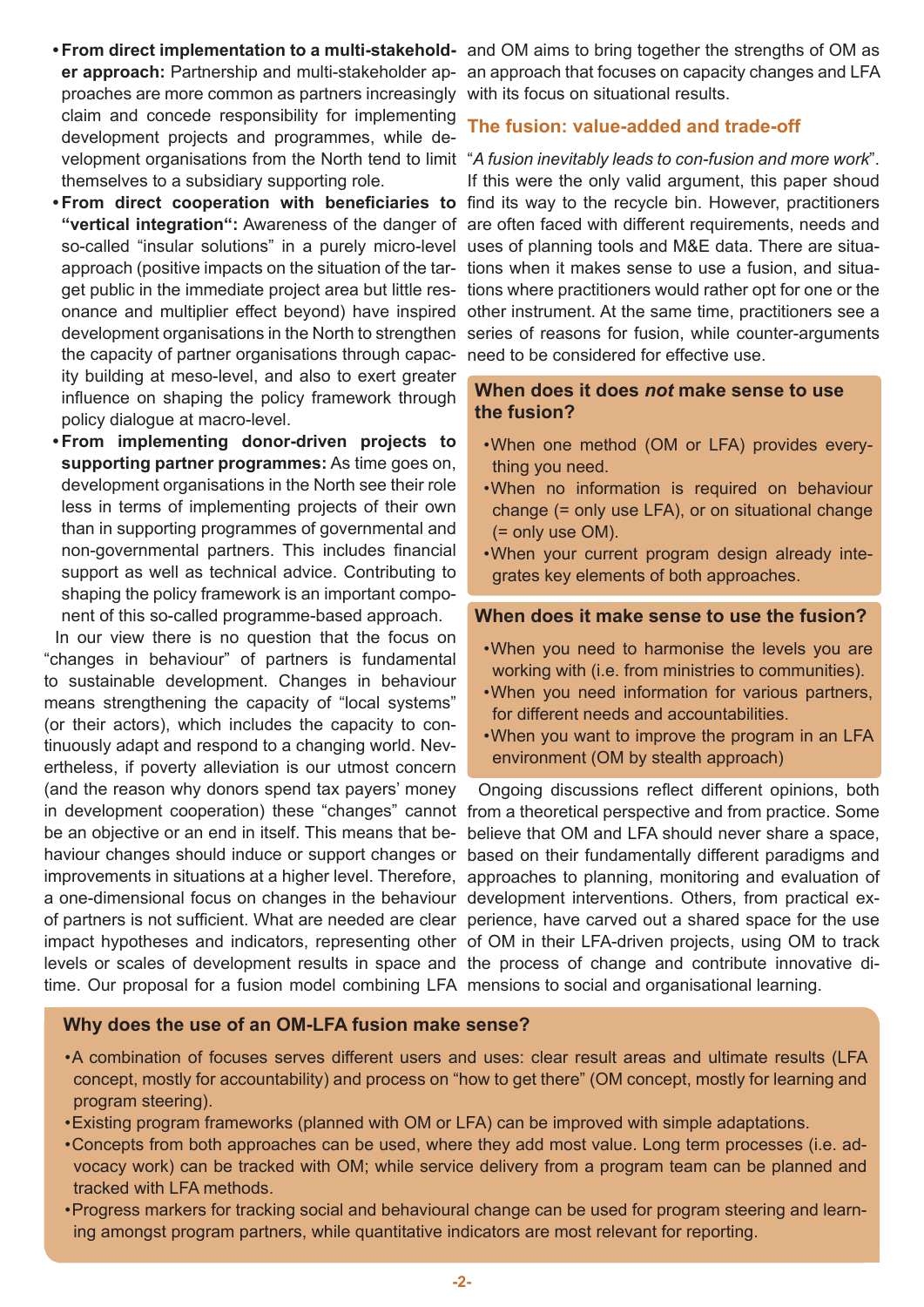

# **OM - LFA Fusion**

 Before we look at the fusion model, we want to elaborate on its four cornerstones:

- **• Focus on different scales of results (be-havioural changes, capacity building, impact):** The focus on results is necessary in every intervention as recipients or beneficiaries of development efforts, as well as donors, have a legitimate right to get as clear a picture as possible about the effectiveness of development projects or programmes. Contributing to longer-term impact is a continuous process as the result of durable improvements in the capacity of key actors. This implies recognising the paramount importance of capacity building as a strategy that aims at strengthening the performance and adaptiveness of local actors and systems, and therefore lays the groundwork for sustainable development. Our idea of a fusion between LFA and OM is based on a conviction that results-orientedness and capacity building must not be mutually exclusive options but complementary approaches.
- **• Looking for the common denominator:** In our view there are several significant differences between LFA and OM; however, rather than directly comparing the strengths and weakness of both approaches, we believe it is more productive to engage in discussion of a fusion model, which will make it possible to adopt the most convincing and effective elements of each approach.
- **• Capacity building:** A fundamental difference between the two models lies in the possible ways in which they can be applied. The OM approach was

conceived for a particular type of project, namely projects in which the changes in behaviours and capacities of partners is the focus. The LFA as a model represents relations between (any particular) outputs and their effects. Our fusion model is most applicable for projects in which capacity building plays a major role.

• **Fusion = LFA+ or OM+:** The fusion model should be left open to be shaped as context dictates, as well as the inclinations and preferences of the responsible practitioners and stakeholders, either by enhancing the Logical Framework Approach or by enhancing Outcome Mapping. This should also make it possible to reduce the tendency to "brand" the approaches, which we consider to be counterproductive. The goal of the fusion is to combine the advantages and strengths of both approaches so that it is applicable in different institutional contexts in the most multifaceted way.

## **Design of the Fusion Model**

Important requirements and demands from both approaches, related to core elements of the fusion model, will be presented in the following summary. The focus consists of orientation towards an overall goal (which in turn should allow establishing links with country strategies, PRSP, or MDGs) and explicit consideration of changes in behaviour of project partners. The fusion model should make it possible to determine and display the distribution of roles and responsibilities of development actors directly in the logic model.

When we speak of a fusion model, we mean the logic model that underlies a project. So far as it is reason